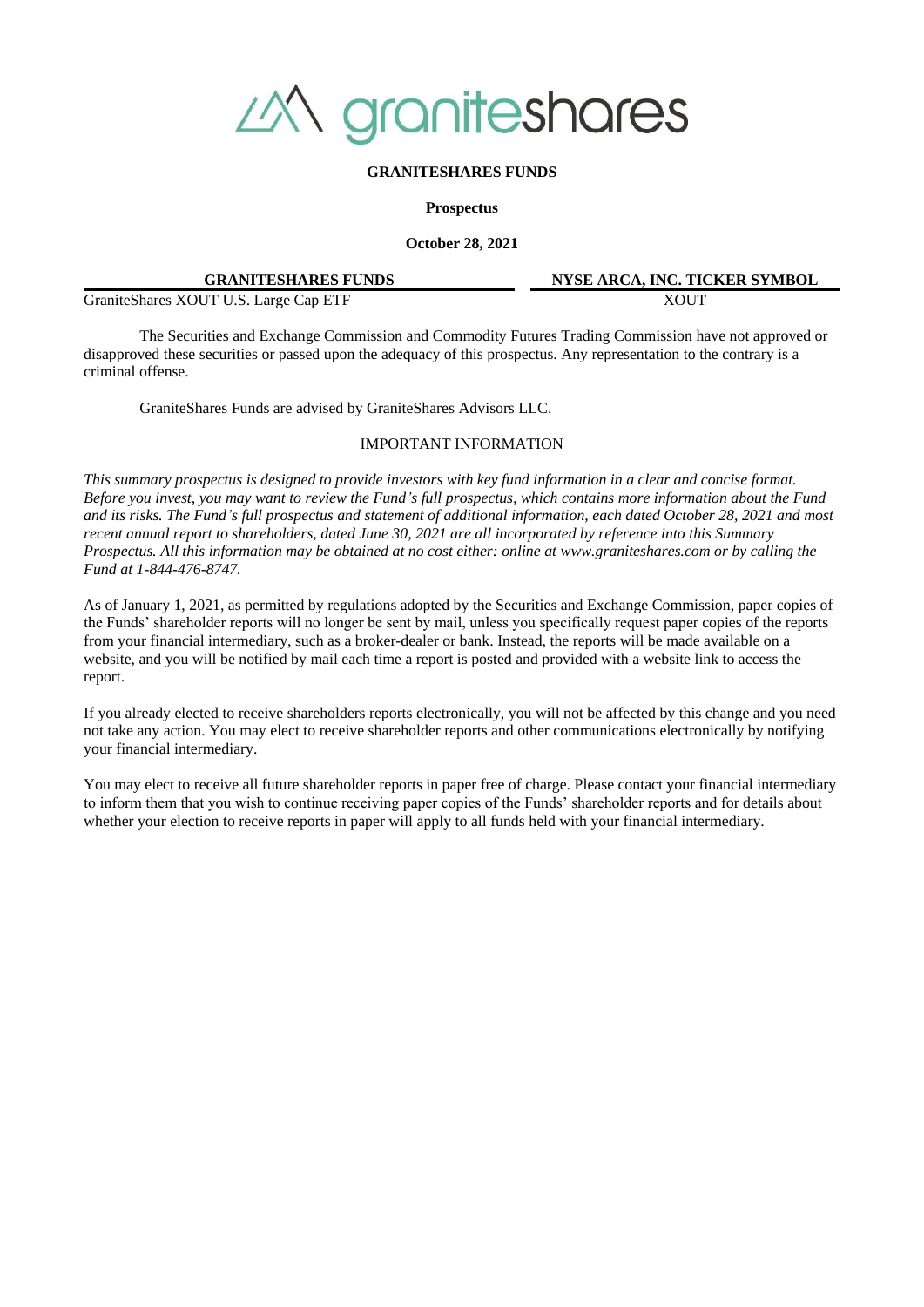# **GRANITESHARES XOUT U.S. LARGE CAP ETF – SUMMARY**

## **Investment Objective**

The GraniteShares XOUT U.S. Large Cap ETF (the "Fund") seeks to provide investment results that, before fees and expenses, correspond generally to the total return performance of the XOUT U.S. Large Cap Index (the "Index").

#### **Fund Fees and Expenses**

This table describes the fees and expenses that you may pay if you buy, hold and sell shares of the Fund ("Shares"). The fees are expressed as a percentage of the Fund's average daily net assets. Investors may pay other fees, such as brokerage commissions and other fees to financial intermediaries, which are not reflected in the table and example below.

#### **Annual Fund Operating Expenses (expenses that you pay each year as a percentage of the value of your investment)**

| (expenses that you pay each year as a percentage of the value of your investment) |          |
|-----------------------------------------------------------------------------------|----------|
|                                                                                   | $0.60\%$ |
|                                                                                   | None     |
|                                                                                   | $0.00\%$ |
|                                                                                   | $0.60\%$ |

(1) The investment advisory agreement (the "Advisory Agreement") between the Fund and GraniteShares Advisors LLC ("GraniteShares" or the "Adviser") provides that, for the duration of the Advisory Agreement, GraniteShares will pay all operating expenses of the Fund, except for the Management Fee, payments made under the Fund's 12b-1 plan (if or when such fees are imposed), brokerage commissions and other expenses connected to the execution of portfolio transactions, interest expense, taxes, acquired fund fees and expenses, litigation expenses and other extraordinary expenses.

## **Example**

This Example is intended to help you compare the cost of investing in the Fund with the cost of investing in other funds.

The Example assumes that you invest \$10,000 in the Fund for the time periods indicated and then sell all of your shares at the end of each period. The Example also assumes that your investment has a 5% return each year and that the Fund's operating expenses remain the same. The figures shown would be the same whether or not you sold your Shares at the end of each period.

Although your actual costs may be higher or lower, based on these assumptions your approximate costs would be:



## **Portfolio Turnover**

The Fund may pay transaction costs, such as commissions, when it purchases and sells securities (or "turns over" its portfolio). A higher portfolio turnover rate may indicate higher transaction costs and may result in higher taxes when Shares are held in a taxable account. These costs, which are not reflected in the Annual Fund Operating Expenses or in the Example above, may affect the Fund's performance. During the most recent fiscal year, the Fund's portfolio turnover rate was 39% of the average value of its portfolio.

#### **Principal Investment Strategies**

The Fund seeks to achieve its investment objective by investing, under normal circumstances, at least 80% of its assets (exclusive of collateral held from securities lending) in the securities included in the Index. The Fund may lend securities representing up to one-third of the value of the Fund's total assets (including the value of any collateral received).

*The Index.* The Index utilizes a proprietary, quantitative methodology developed by XOUT Capital, LLC (the "Index Provider"), designed to identify companies that have a risk of being disrupted and as a result could underperform their relevant sector. The companies identified are then excluded from the Index selection.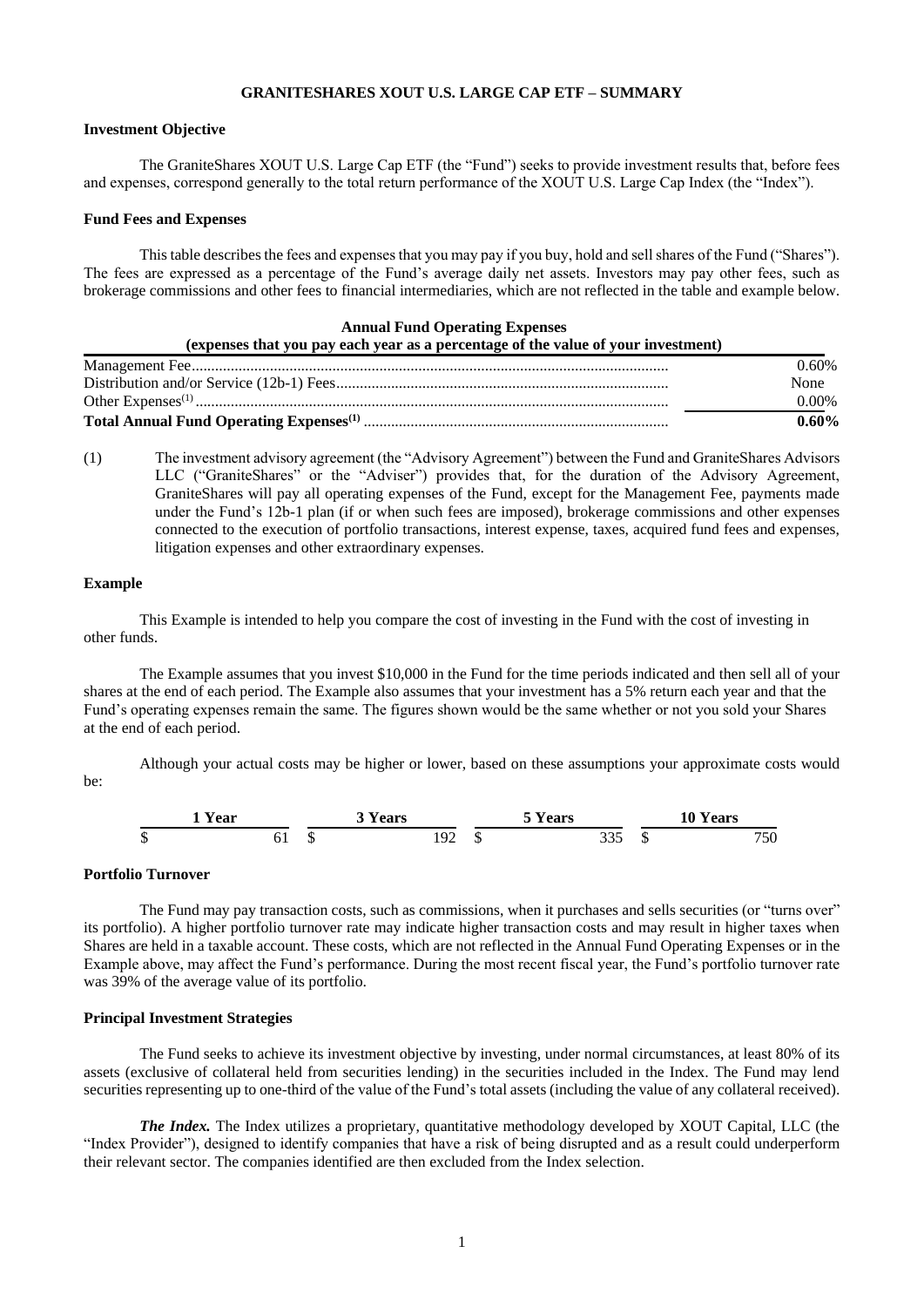In order to identify the companies to be excluded, each eligible company receives a score, the XOUT score, based on the following 7 quantitative factors:

- Revenue growth
- Hiring growth
- Capital deployment
- Share repurchases
- Profitability and deposit growth (for banks)
- Earning sentiment
- Management performance

Each quantitative factor receives a quintile score from 1 to 5, 5 being the best. The quintile scores are weighted to achieve an aggregate quintile score for each company. Companies scoring below the median quintile are excluded from the Index selection.

The Index is market capitalization weighted and reconstituted on a quarterly basis.

The Index universe is composed of the 500 largest (by market capitalization) publicly traded companies listed on a U.S. national securities exchange and headquartered in the United States and that meet the following requirements:

- a free-float percentage equal to or exceeding 50% of total shares outstanding,
- a share price of less than \$10,000 per share (USD),
- positive earnings per share for each quarter over the last trailing 12-month period for companies below median in market capitalization,
- minimum market capitalization of \$5 billion at time of Index reconstitution, and
- minimum liquidity of a quarter million shares average daily volume traded over the last six-month period.

Initial public offerings become eligible for inclusion in the Index six months after trading.

The Index Provider is affiliated with the Adviser. The Index Provider publishes information regarding the market value of the Index.

*Investment Approach and Strategies***.** Given the Fund's investment objective of attempting to track the Index, the Fund does not follow traditional methods of active management, which may involve buying and selling securities based upon analysis of economic and market factors. Rather, the Adviser employs a "passive management" – or indexing – investment approach to seek to achieve the Fund's investment objective.

The Fund generally will use a "replication" strategy to seek to achieve its investment objective, meaning it generally will invest in the Index components in approximately the same weighting that such components have within the Index at the applicable time. However, under various circumstances, it may not be possible or practicable to purchase all of the securities in the Index in the approximate Index weight. Some examples include if and when a stock becomes illiquid and is therefore difficult to trade, the price of a stock becomes extremely high or a stock is subject to a market disruption event. In these circumstances, the Fund may use a "representative sampling" strategy, meaning it may purchase a subset of the securities in the Index in an effort to hold a portfolio of securities with generally the same risk and return characteristics as the Index.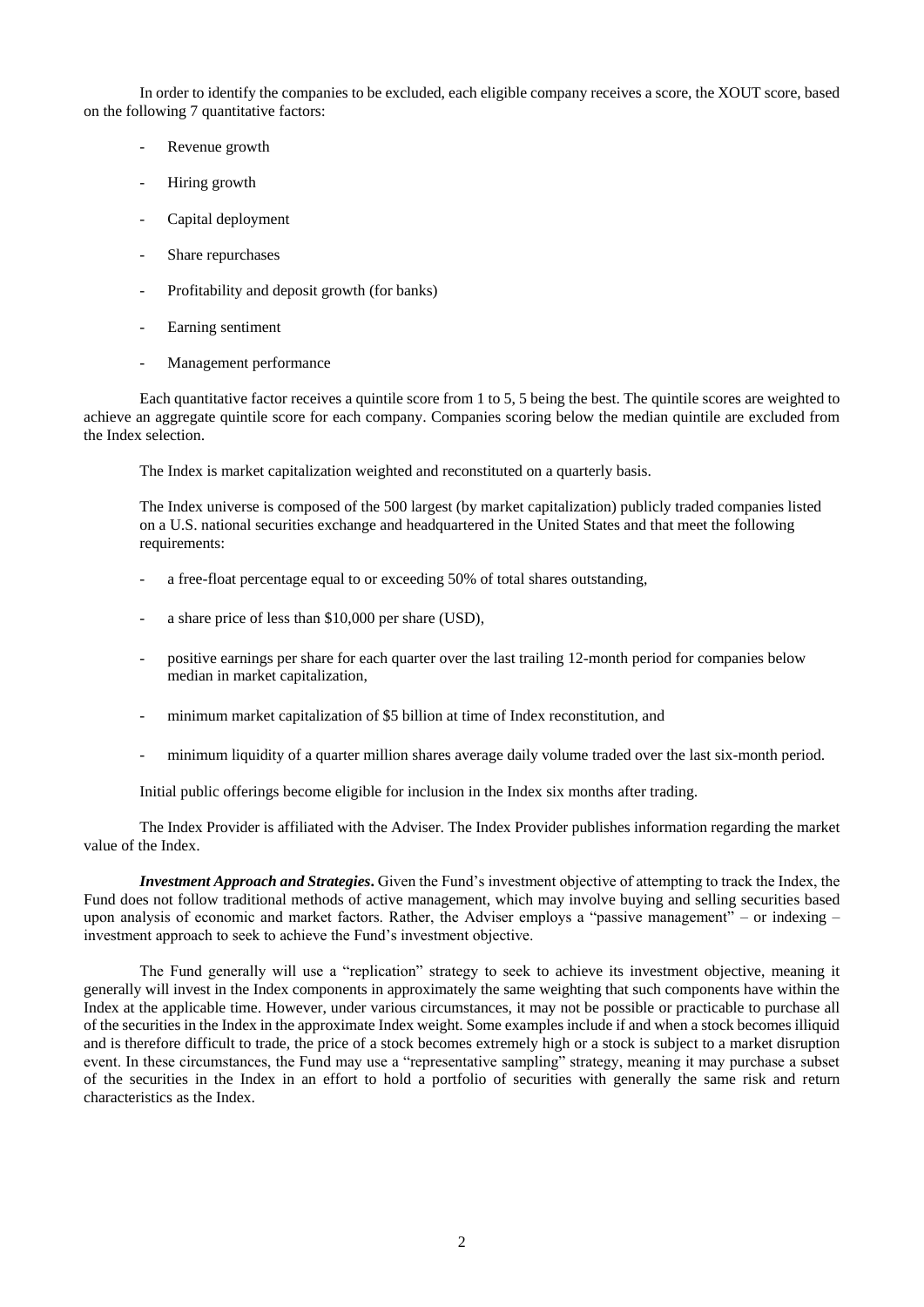The Adviser expects that, over time, the correlation between the Fund's performance and that of the Index, before fees and expenses, will be 95% or better. A correlation percentage of 100% would indicate perfect correlation. If the Fund uses a replication strategy, it can be expected to have greater correlation to the Index than if it uses a representative sampling strategy.

*Futures, Options on Futures and Securities Options.* Futures contracts, options on futures and securities options may be used by the Fund to simulate investment in its Index, to facilitate trading or to reduce transaction costs. The Fund may enter into futures contracts and options on futures that are traded on a U.S. or non-U.S. futures exchange. The Fund will not use futures, options on futures or securities options for speculative purposes.

The Fund intends to be diversified in approximately the same proportion as the Index is diversified. The Fund may become "non-diversified," as defined under the Investment Company Act of 1940, as amended (the "1940 Act"), solely as a result of a change in relative market capitalization or index weighting of one or more constituents of the Index. Shareholder approval will not be sought if the Fund becomes non-diversified due solely to a change in the relative market capitalization or index weighting of one or more constituents of the Index.

*Concentration Policy***.** The Fund may concentrate its investments (i.e., invest more than 25% of the value of its total assets) in securities of issuers in any one industry or group of industries to the extent that the Index is so concentrated. The degree to which components of the Index represent certain sectors or industries may change over time.

## **Principal Risks of Investing in the Fund**

## *You Could Lose Money by Investing in the Fund.*

As with all investments, there are certain risks of investing in the Fund. There can be no assurance that the Fund's investment objective will be achieved. Shares will change in value, and you could lose money by investing in the Fund. An investment in the Fund is neither a bank deposit nor insured or guaranteed by the Federal Deposit Insurance Corporation or any other government agency.

*Calculation Methodology Risk*. The Index relies on various sources of information to assess the criteria of issuers included in the Index, including information that may be based on assumptions and estimates. Neither the Fund, the Adviser nor the Index Provider can offer assurances that the Index's calculation methodology or sources of information will provide a correct valuation of securities, nor can they guarantee the availability or timeliness of the production of the Index.

*Cyber Security Risk.* Failures or breaches of the electronic systems of the Fund, the Adviser, and the Fund's other service providers, market makers, Authorized Participants, or the issuers of securities in which the Fund invests have the ability to cause disruptions and negatively impact the Fund's business operations, potentially resulting in financial losses to the Fund and its shareholders. The Fund cannot control the cybersecurity plans and systems of the Fund's service providers, market makers, Authorized Participants or issuers of securities in which the Fund invests.

*Index Risk*. The Fund will be negatively affected by general declines in the securities and asset classes represented in the Index. In addition, because the Fund is not "actively" managed, unless a specific security is removed from the Index, the Fund generally would not sell a security because the security's issuer was in financial trouble, and the Fund does not take defensive positions in declining markets. Market disruptions and regulatory restrictions could have an adverse effect on the Fund's ability to adjust its exposure to the required levels in order to track the Index. The Index Provider relies on third party data it believes to be reliable in constructing the Index, but it does not guarantee the accuracy or availability of such third party data, and there is also no guarantee with respect to the accuracy, availability or timeliness of the production of the Index. The Fund rebalances its portfolio in accordance with its Index, and, therefore, any changes to the Index's rebalance schedule will result in corresponding changes to the Fund's rebalancing schedule.

*Industry Concentration Risk*. In following its methodology, the Index from time to time may be concentrated in securities of issuers located in a single industry or group of industries. To the extent that the Index concentrates in the securities of issuers in a particular industry or group of industries, the Fund also may concentrate its investments to approximately the same extent. By concentrating its investments in an industry or group of industries, the Fund may face more risks than if it were diversified broadly over numerous industries or groups of industries. If the Index is not concentrated in a particular industry or group of industries, the Fund will not concentrate in a particular industry or group of industries.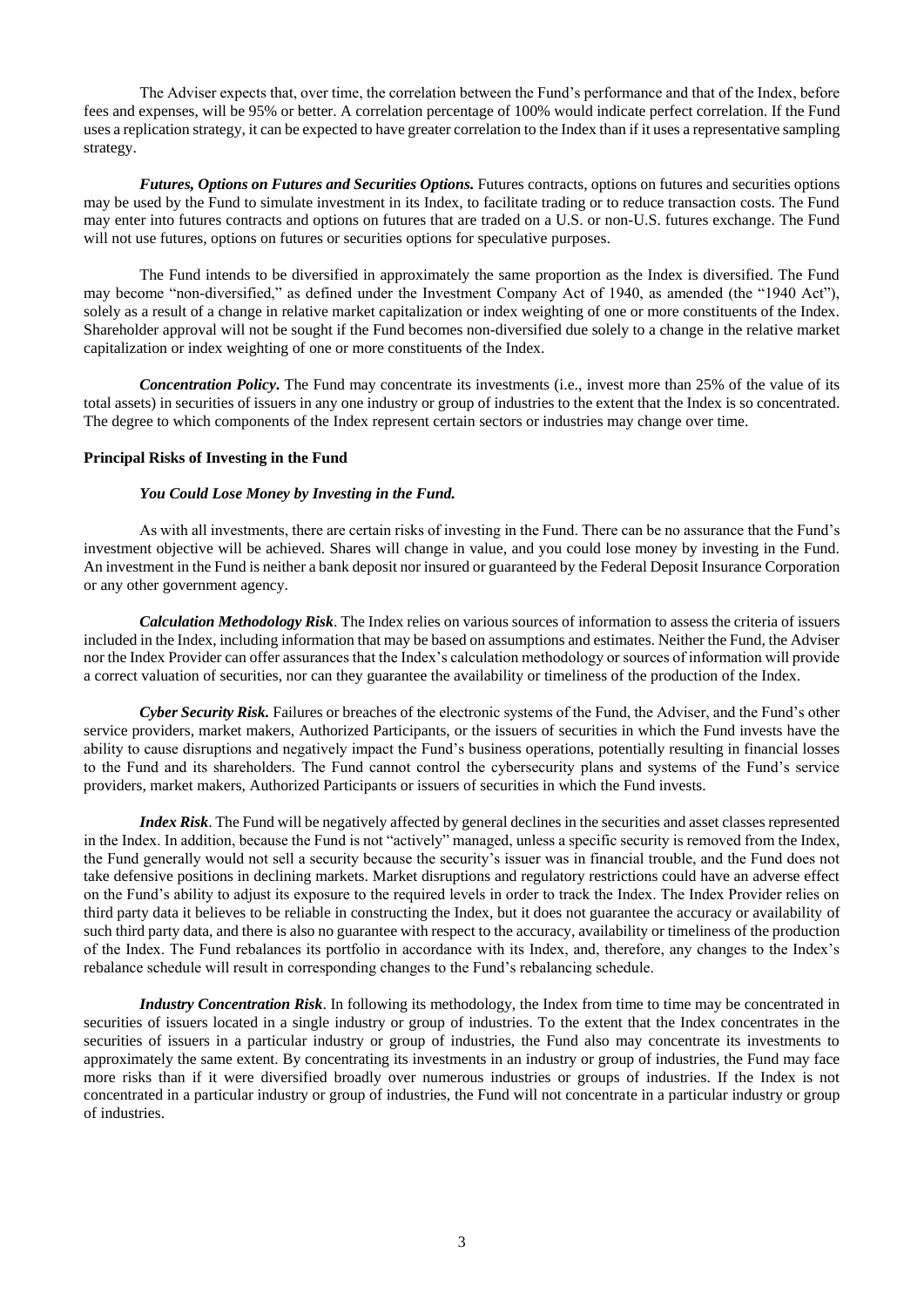*Investment Style Risk*. The Index is intended to provide exposure to large cap U.S. equity markets, with certain securities excluded from the Index in accordance with the Index Provider's proprietary methodology. The Index Provider's methodology is relatively new, and there can be no assurance that such methodology will result in positive investment performance. The Index Provider's methodology may result in the Index being more volatile than a more conventional index. The Fund may outperform or underperform other funds that invest in similar asset classes but employ different investment styles.

*Market Risk*. The value of the securities in which the Fund invests may go up or down in response to the prospects of individual companies, particular sectors or governments and/or general economic conditions throughout the world due to increasingly interconnected global economies and financial markets. Additionally, natural or environmental disasters, widespread disease or other public health issues, war, acts of terrorism or other events may adversely impact the value of the Fund's investments and/or result in increased premiums or discounts to the Fund's net asset value ("NAV").

*Market Trading Risk*. The NAV of the Fund and the value of your investment may fluctuate. Market prices of the Shares may fluctuate in response to the Fund's NAV, the intraday value of the Fund's holdings and supply and demand for the Shares. The Fund faces numerous market trading risks, including disruptions to creations and redemptions, the existence of extreme market volatility or potential lack of an active trading market for the Shares. Any of these factors, among others, may result in the Shares trading at a significant premium or discount to NAV, which will be reflected in the intraday bid/ask spreads and/or the closing price of Shares as compared to NAV. If a shareholder purchases Shares at a time when the market price is at a premium to the NAV or sells Shares at a time when the market price is at a discount to the NAV, the shareholder may sustain losses.

*Non-Diversification Risk***.** The Fund may, from time to time, become non-diversified due solely to a change in the relative market capitalization or index weighting of one or more constituents of the Index. To the extent that the Fund becomes non-diversified as necessary to approximate the composition of the Index, it may invest in the securities of relatively fewer issuers. In such circumstances, a single adverse economic or regulatory occurrence may have a more significant effect on the Fund's investments, and the Fund may experience increased volatility. For example, poor performance by a single large holding of the Fund would adversely affect the Fund's performance more than if the Fund were invested in a larger number of issuers.

*Stock Risk*. Stock prices have historically risen and fallen in periodic cycles. U.S. stock markets have experienced periods of substantial price volatility in the past and may do so again in the future.

*Tracking Error Risk*. Tracking error is the divergence of the Fund's performance from that of the Index. The performance of the Fund may diverge from that of the Index for a number of reasons. Tracking error may occur because of transaction costs, the Fund's holding of cash, differences in accrual of dividends, changes to the Index or the need to meet new or existing regulatory requirements. Unlike the Fund, the returns of the Index are not reduced by investment and other operating expenses, including the trading costs associated with implementing changes to its portfolio of investments. Tracking error risk may be heightened during times of market volatility or other unusual market conditions. The Fund may be required to deviate its investments from the securities and relative weightings of the Index to comply with the 1940 Act, to meet the issuer diversification requirements of the Internal Revenue Code of 1986, as amended, applicable to regulated investment companies, or as a result of market restrictions or other legal reasons, including regulatory limits or other restrictions on securities that may be purchased by the Adviser and its affiliates.

*Valuation Risk*. The sale price the Fund could receive for a security may differ from the Fund's valuation of the security and may differ from the value used by the Index, particularly for securities that trade in low volume or volatile markets or that are valued using a fair value methodology. The Fund relies on various sources to calculate its NAV. The information may be provided by third parties that are believed to be reliable, but the information may not be accurate due to errors by such pricing sources, technological issues or otherwise. NAV calculation may also be impacted by operational risks arising from factors such as failures in systems and technology.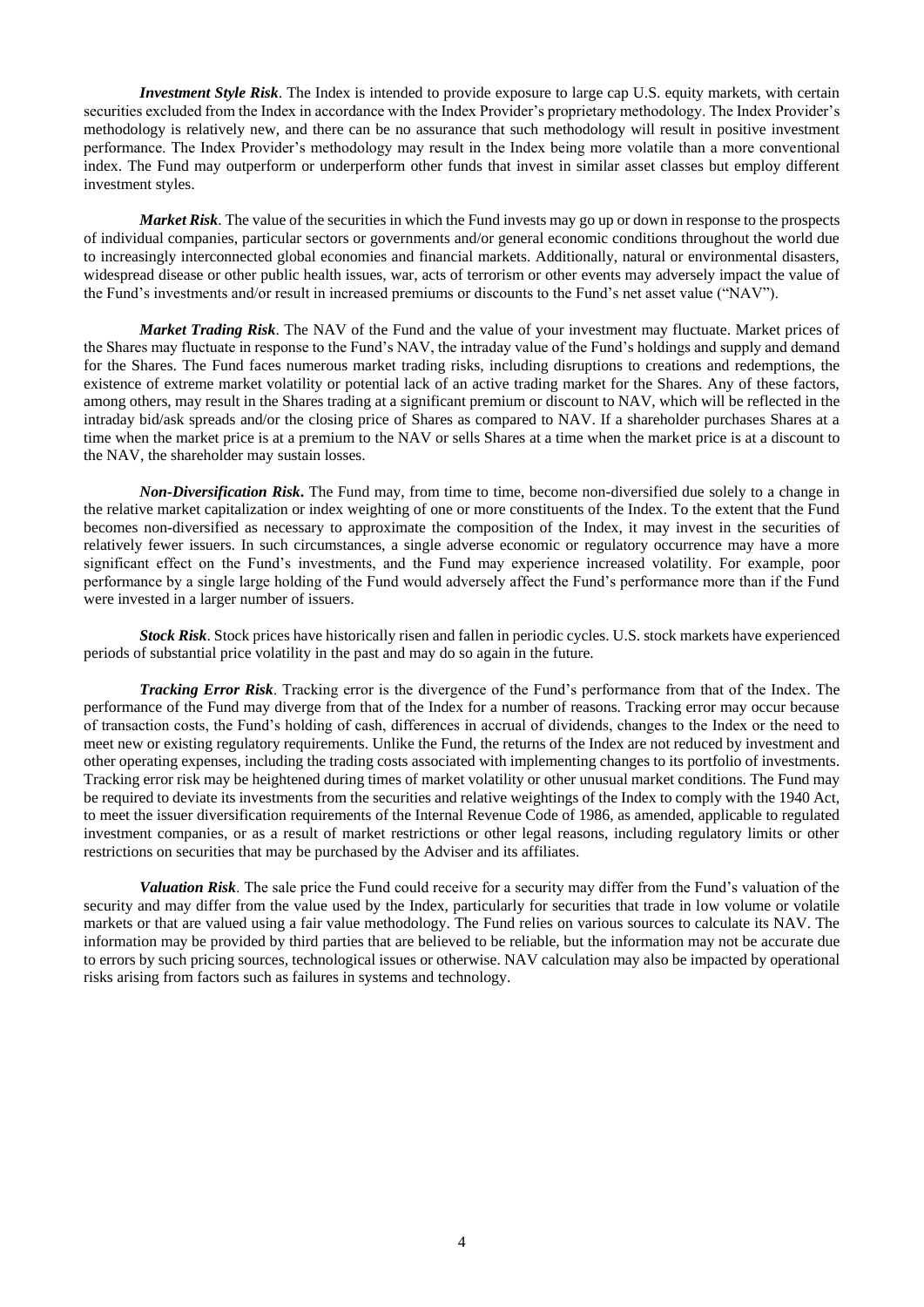## **Performance**

The following performance information indicates some of the risks of investing in the Fund. The bar chart shows the Fund's performance from year to year. The table illustrates how the Fund's average annual returns for the 1 year and since inception periods compare with those of the Index and a broad measure of market performance. The Fund's past performance, before and after taxes, does not necessarily indicate how it will perform in the future. Updated performance information is also available on the Fund's website at www.graniteshares.com or by calling the Fund toll free at 844-476-8747.



#### **Annual Total Returns as of December 31**

During the period of time shown in the bar chart above, the Fund's highest quarterly return was 24.15% (quarter ended June 30, 2020), and the Fund's lowest quarterly return was -16.24% (quarter ended March 31, 2020). The calendar year-to-date total return of the Fund as of September 30, 2021 was 13.68%.

|                                               | 1 Year | since<br><b>Inception</b><br>(10/04/2019) |
|-----------------------------------------------|--------|-------------------------------------------|
|                                               | 28.48% | 33.43%                                    |
|                                               | 28.27% | 33.19%                                    |
|                                               | 16.95% | 25.59%                                    |
| <b>XOUT U.S. Large Cap Total Return Index</b> |        |                                           |
|                                               | 29.37% | 34.32%                                    |
| S&P 500 Total Return Index                    |        |                                           |
|                                               | 18.40% | 23.62%                                    |

#### **Average Annual Total Returns for the Periods Ended December 31, 2020**

 $\overline{\mathbf{S}}$ 

After-tax returns are calculated using the historical highest individual federal marginal income tax rates during the period covered by the table above and do not reflect the impact of state and local taxes. Actual after-tax returns depend on an investor's tax situation and may differ from those shown. After-tax returns shown are not relevant to investors who hold their Shares through tax-advantaged arrangements such as an individual retirement account ("IRA") or other tax-advantaged account.

#### **Fund Management**

## **Investment Adviser:** GraniteShares Advisors LLC

**Portfolio Managers:** The professionals jointly and primarily responsible for the day-to-day management of the Fund are Benoit Autier and Jeff Klearman. Each of these professionals has served in such capacity since the Fund's inception.

Benoit Autier is the Chief Operating Officer and Head of Product for the Adviser. He joined the Adviser in 2017.

Jeff Klearman is a Portfolio Manager for the Adviser. He joined the Adviser in 2017.